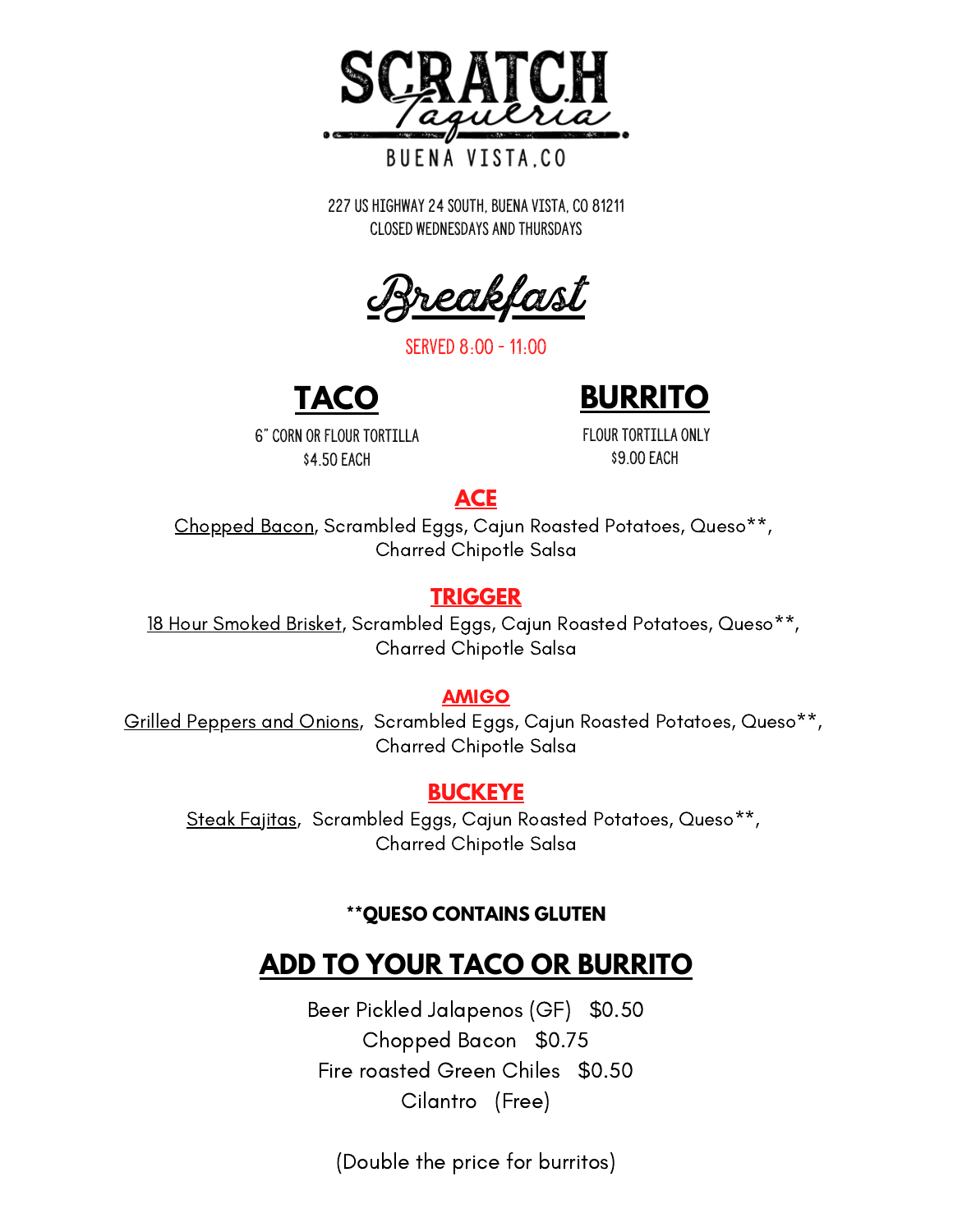

Lunch

served 11:00 - 3:00



**SALAD**



6" corn or flour tortilla \$5.50 EACH

RANCH OR bALSAMIC dRESSING SMALL \$5.50/ lARGE \$11.00

flour tortilla only \$11.00 EACH

### **BRISKET**

**#23** - 18 Hour Smoked Brisket, Fire Roasted Green Chiles, Borracho Beans, Cheddar Jack Cheese, Lettuce **La Bamba** - 18 Hour Smoked Brisket, Cabbage Slaw, Cheddar Jack Cheese, BBQ Mango Salsa

#### **PORK**

**El Guapo** - Braised Pork Carnitas, Fresh Pineapple, Grilled Onions, Lettuce, Salsa Verde, Cilantro **Lefty** - Braised Pork Carnitas, Fire Roasted Green Chiles, Lettuce, Cheddar Jack Cheese, Flame Roasted Corn and Black Bean Salsa

#### **CHICKEN**

**Hen House** - Chicken Fajitas, Grilled Peppers and Onions, Lettuce, Charred Chipotle Salsa, Sour Cream **LoCo -** Chicken Fajitas, Cheddar Jack Cheese, Bacon, Lettuce, Charred Chipotle Salsa

#### **STEAK**

**Bull Pen** - Beef Fajitas, Grilled Peppers and Onions, Lettuce, Charred Chipotle Salsa, Sour Cream **Gold Digger** - Beef Fajitas, Lime Cabbage Slaw, Crushed Tortilla Chips, Lime Cabbage Slaw, Sour Cream, Cilantro

#### **GROUND BEEF**

**Mary B** - Ground Beef, Queso\*\*, Lettuce, Charred Chipotle Salsa, Sour Cream **Fireball** (Spicy!) - Ground Beef, Lettuce, Cheddar Jack Cheese, Fire Roasted Green Chiles, Beer Pickled Jalapeños, Habanero Sauce

#### **VEGETARIAN**

**The Backyard** - Cajun Roasted Heirloom Potatoes, Flame Roasted Corn and Black Bean Salsa, Grilled Peppers and Onions, Lettuce, Sour Cream, Charred Chipotle Salsa

#### **FISH**

**The Angler** - Baked Cajun Tilapia, Cabbage Slaw, Cheddar Jack Cheese, BBQ Mango Salsa, Cilantro

#### **KID'S MEAL**

**Sombrero** - A Rolled Tortilla filled with Seasoned Ground Beef and Queso\*\*, Small Chips and Charred Chipotle Salsa (Sub Chicken +\$1.00 or Add Another Rolled Tortilla +\$1.00)

#### **\*\*Queso contains gluten**